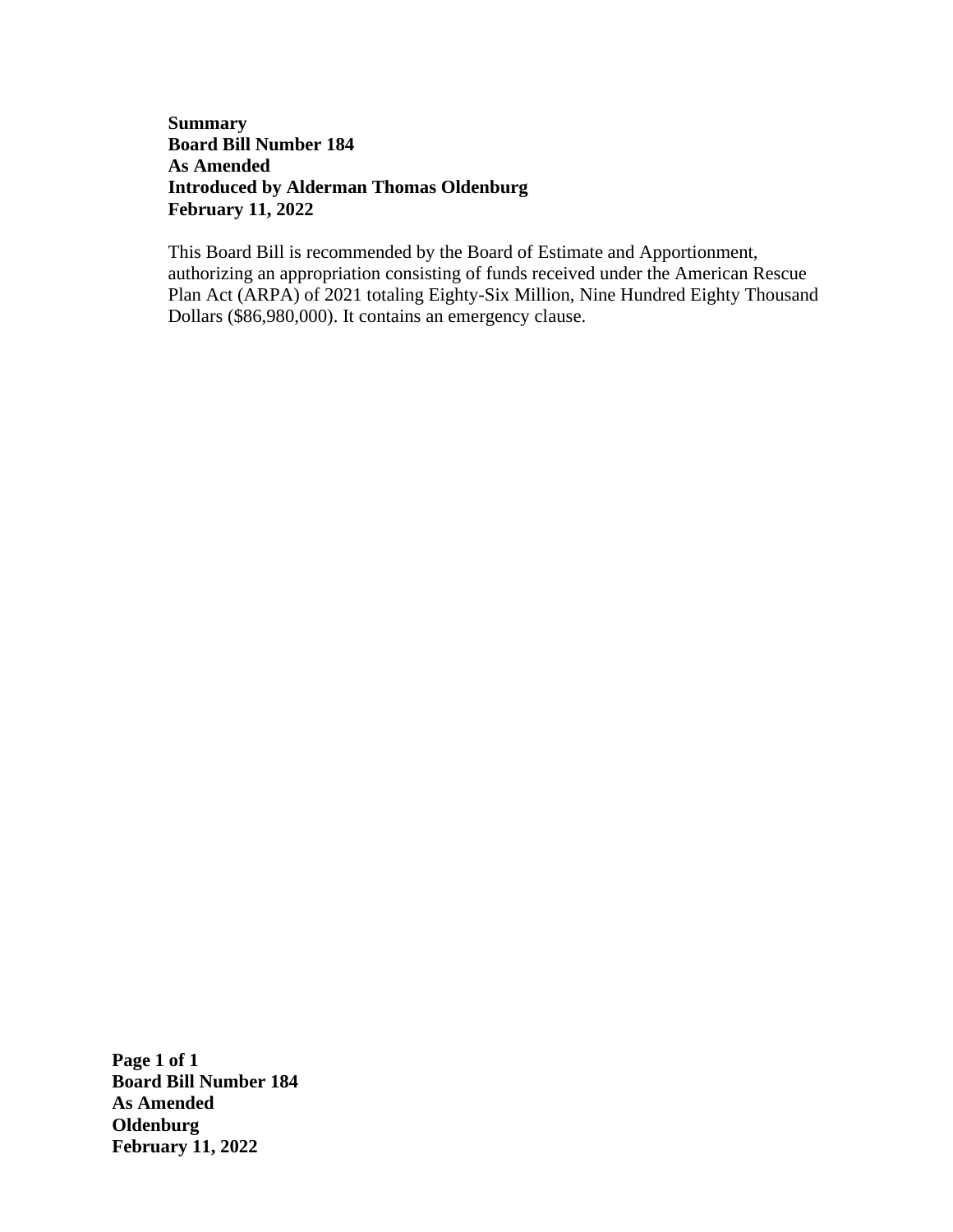## **BOARD BILL NUMBER 184 AS AMENDED INTRODUCED BY: ALDERMAN THOMAS OLDENBURG/ PRESIDENT LEWIS REED/ ALDERWOMAN MARLENE DAVIS/ ALDERMAN JOSEPH VACCARO/ ALDERMAN JOHN COLLINS-MUHAMMAD/ ALDERWOMAN LISA MIDDLEBROOK/ ALDERWOMAN PAMELA BOYD/ ALDERWOMAN CAROL HOWARD/ ALDERWOMAN DWINDERLIN EVANS/ALDERMAN BRET NARAYAN**

1 2 3 4 5 6 7 8 9 10 11 An ordinance, recommended by the Board of Estimate and Apportionment, authorizing an appropriation consisting of funds received under the American Rescue Plan Act of 2021, funds received into the City's Capital fund pursuant to Ordinance Number 60419 as amended by Ordinance Number 61250 representing one-half of the operating balance of the General Fund from the preceding fiscal year and revenues accruing to the Public Safety Infrastructure account of the Economic Development Sales Tax Fund all for the purposes of funding Capital Improvements totaling Eighty-Six Million, Nine Hundred Eighty Thousand Dollars (\$86,980,000) as hereinafter detailed and containing an emergency clause. **WHEREAS,** of the Two Hundred Forty-Nine Million, Thirty-Eight Thousand Twenty-Seven Dollars (\$249,038,027) from the initial installment of relief funds received

12 from the Federal Government pursuant to the American Rescue Plan Act of 2021

13 (ARPA),the City has appropriated to date One Hundred Forty Million, One Hundred

- 14 Ninety Five Thousand Twenty Dollars, (\$140,195,020) leaving a total of One Hundred
- 15 Eight Million, Eight Hundred Forty Three Thousand Seven Dollars, (\$108,843,007)
- 16 available for appropriation; and

17 18 **WHEREAS**, among the permitted uses of ARPA funds is the provision of government services to the extent of the reduction in revenue due to the COVID-19 19 public health emergency and that "government services can include but are not limited to

**Page 1 of 4 Board Bill Number 184 As Amended Oldenburg February 11, 2022**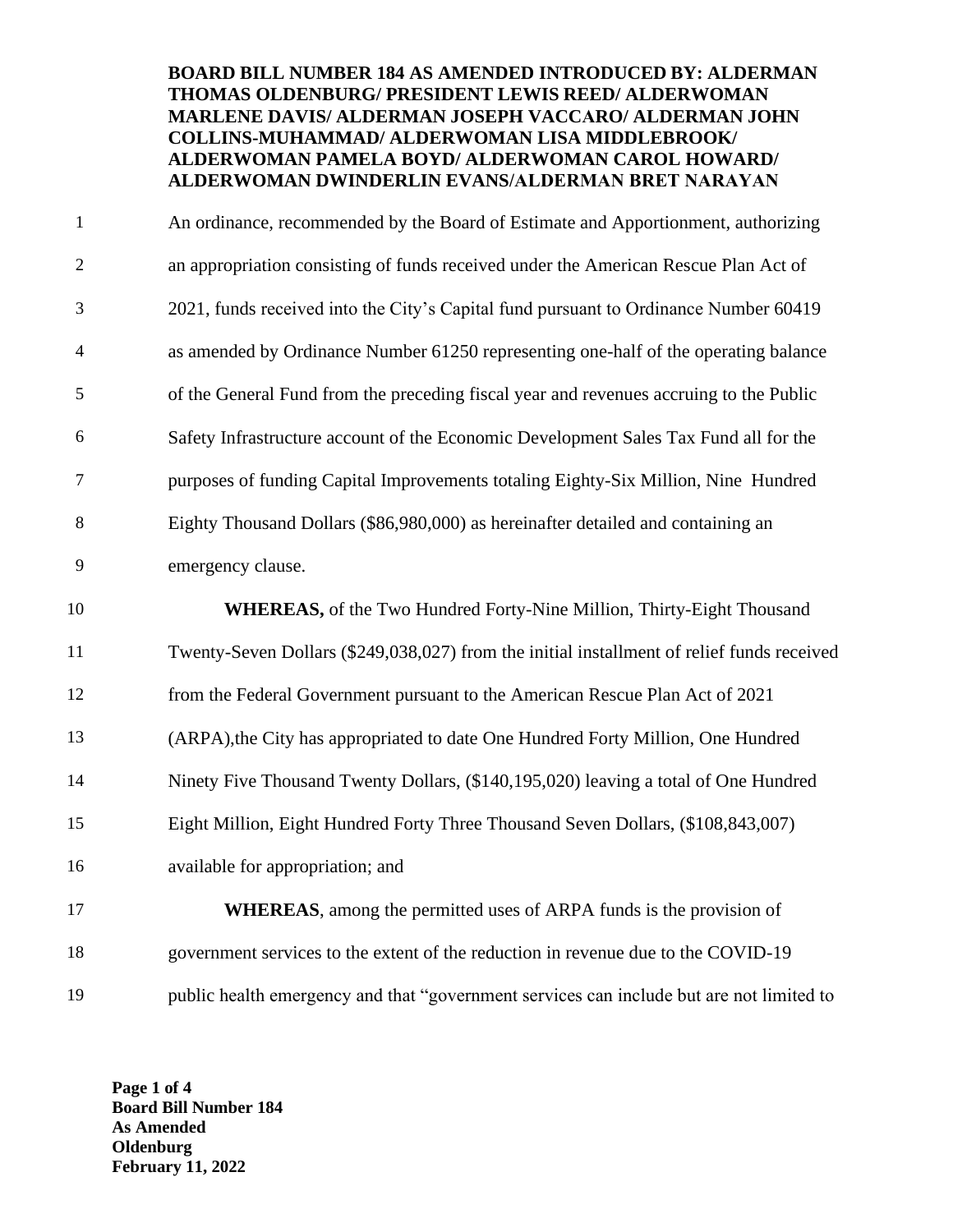|                | Page 2 of 4<br><b>Board Bill Number 184</b>                                                  |
|----------------|----------------------------------------------------------------------------------------------|
| 22             | <b>SECTION ONE.</b>                                                                          |
| 21             | BE IT ORDAINED BY THE CITY OF ST. LOUIS AS FOLLOWS:                                          |
| 20             | has been made and when the Board of Estimate and Apportionment recommends same.              |
| 19             | and whenever an appropriation exceeds the amount required for the purpose for which it       |
| 18             | authorizes appropriations when any accruing, unappropriated City revenue is available        |
| 17             | WHEREAS, the Charter of The City of St. Louis, Article XVI, Section 6,                       |
| 16             | remains available for appropriation; and                                                     |
| 15             | the Public Safety Infrastructure Account of the Economic Development Sales Tax fund          |
| 14             | WHEREAS, a total of One Million Dollars (\$1,000,000) in revenues accruing to                |
| 13             | been received into the City's Capital Fund and is available for appropriation; and           |
| 12             | one-half of the operating balance of the General Fund from the preceding fiscal year has     |
| 11             | Number 61250 a total of Sixteen Million, Four Hundred Thousand Dollars representing          |
| 10             | <b>WHEREAS</b> , pursuant to Ordinance Number 60419 as amended by Ordinance                  |
| 9              | (\$157,000,000) as of December 31, 2020; and                                                 |
| 8              | the City's revenue loss to be in excess of One Hundred Fifty Seven Million Dollars,          |
| 7              | emergency as prescribed by ARPA in the first of four such annual calculations, estimates     |
| 6              | WHEREAS, the calculation of revenue loss due to the COVID-19 public health                   |
| 5              | and                                                                                          |
| 4              | educational services; and the provision of police, fire and other public safety services,";  |
| 3              | protection of critical infrastructure; health services; environmental remediation; school or |
| $\overline{2}$ | including roads; modernization of cybersecurity, including hardware, software, and           |
| $\mathbf{1}$   | maintenance of infrastructure or pay-go spending for building new infrastructure,            |

**Board Bill Number 184 As Amended Oldenburg February 11, 2022**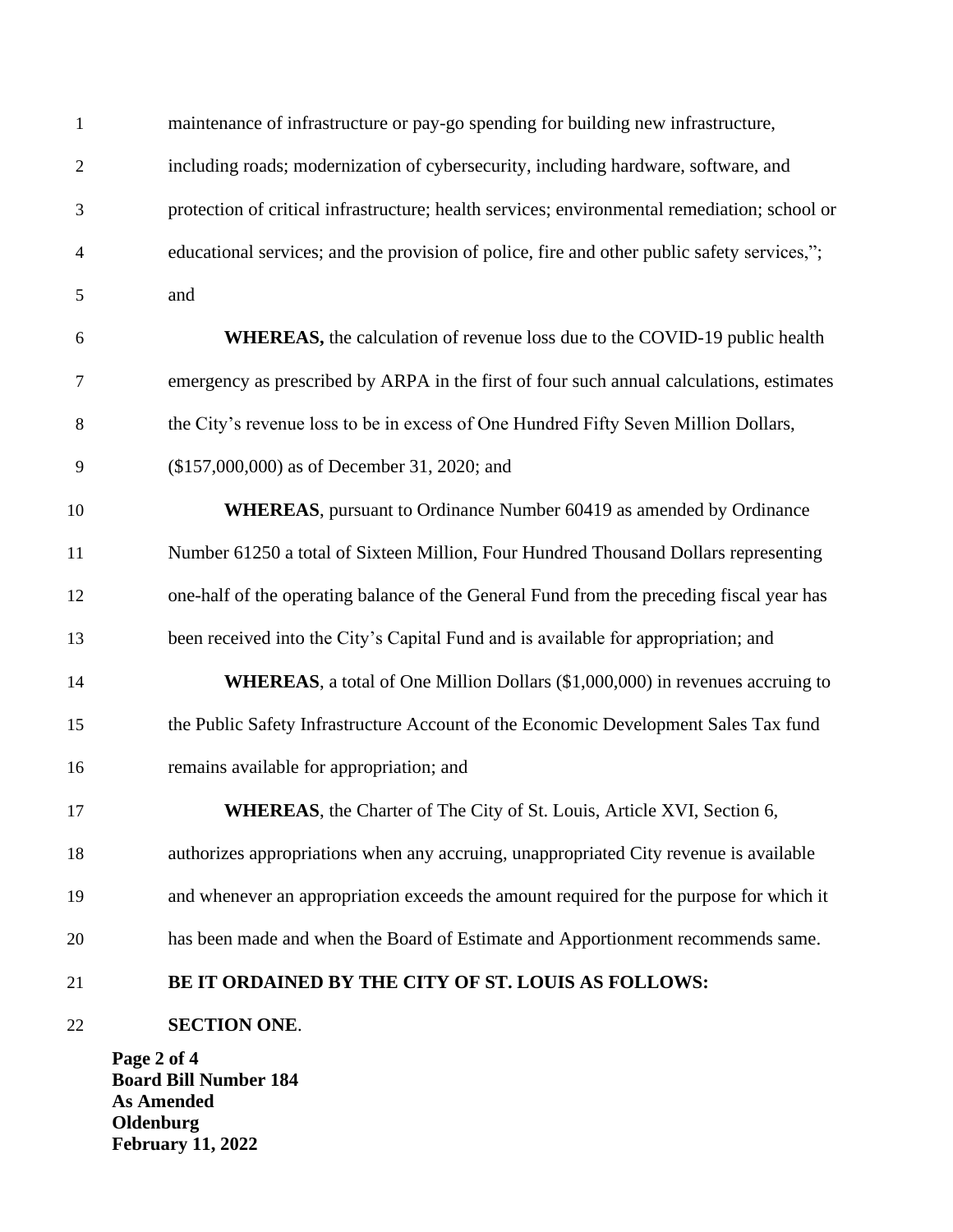| $\mathbf{1}$   | Pursuant to the recommendation of the Board of Estimate and Apportionment, there is      |
|----------------|------------------------------------------------------------------------------------------|
| $\overline{2}$ | hereby appropriated a total of Eighty-Six Million, Nine Hundred and Eighty               |
| 3              | Thousand Dollars (\$86,980,000.00) consisting of funds received under the American       |
| $\overline{4}$ | Rescue Plan Act of 2021, funds received into the City's Capital Fund pursuant to         |
| 5              | Ordinance Number 60419 as amended by Ordinance Number 61250 representing one-            |
| 6              | half of the operating balance of the General Fund from the preceding fiscal year and     |
| 7              | revenues accruing to the Public Safety Infrastructure account of the Economic            |
| 8              | Development Sales Tax Fund all for the purposes of funding Capital Improvements as       |
| 9              | hereinafter detailed.                                                                    |
| 10             | <b>SECTION TWO.</b>                                                                      |
| 11             | FUND 1170 AMERICAN RESCUE PLAN ACT FUNDS                                                 |
| 12             | There is hereby appropriated and set apart from the initial installment of relief funds  |
| 13             | received from the Federal Government pursuant to the American Rescue Plan Act of         |
| 14             | 2021 (ARPA), a total of Sixty-Nine Million Five Hundred Eighty Thousand Dollars          |
| 15             | $(\$69,580,000)$ for capital improvements as detailed in <b>Exhibit A</b> .              |
| 16             | <b>FUND 1217 CAPITAL IMPROVEMENTS FUND</b>                                               |
| 17             | There is hereby appropriated and set apart out of funds allocated to the City's Capital  |
| 18             | Fund pursuant to Ordinance Number 60419 as amended by Ordinance Number 61250             |
| 19             | representing one-half of the operating balance of the General Fund from the preceding    |
| 20             | fiscal year a total of Sixteen Million, Four Hundred Thousand Dollars (\$16,400,000) for |
| 21             | capital improvements as detailed in Exhibit A.                                           |

**Page 3 of 4 Board Bill Number 184 As Amended Oldenburg February 11, 2022**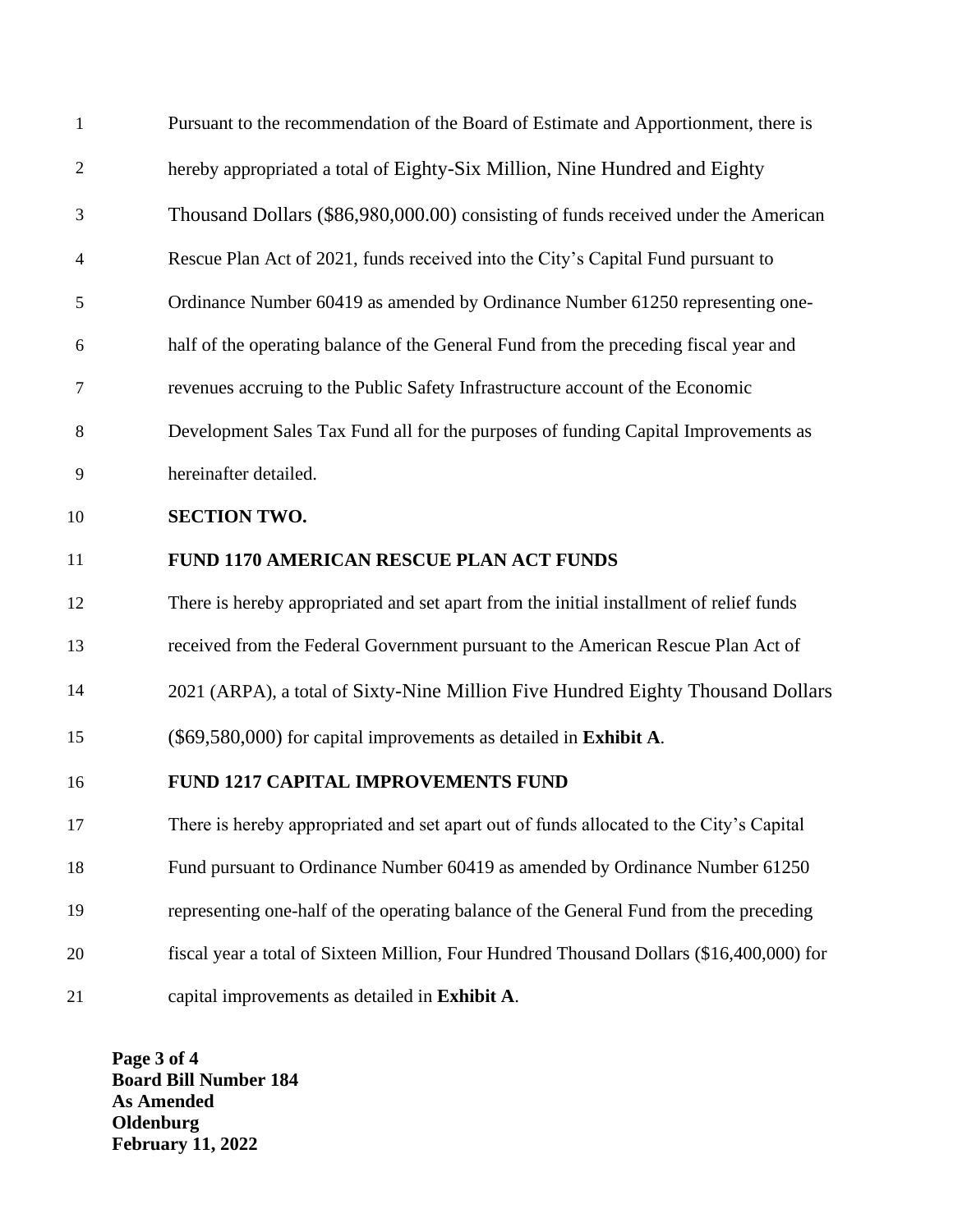## **FUND 1124 ECONOMIC DEVELOPMENT TAX TRUST FUND**

 There is hereby appropriated and set apart out of sales taxes received into the Public Safety Infrastructure account of the Economic Development Sales Tax Fund a total of One Million Dollars (\$1,000,000) for capital improvements as detailed in **Exhibit A**.  **SECTION THREE**. Emergency Clause. This being an ordinance providing for the immediate preservation of public peace, health or safety, and providing for public work or improvements and repairs thereof, it is hereby declared to be an emergency measure within the meaning of Sections 19 and 20 of Article IV of the Charter of the City of St. Louis and therefore this ordinance shall become effective immediately upon its passage and approval by the Mayor.

**Page 4 of 4 Board Bill Number 184 As Amended Oldenburg February 11, 2022**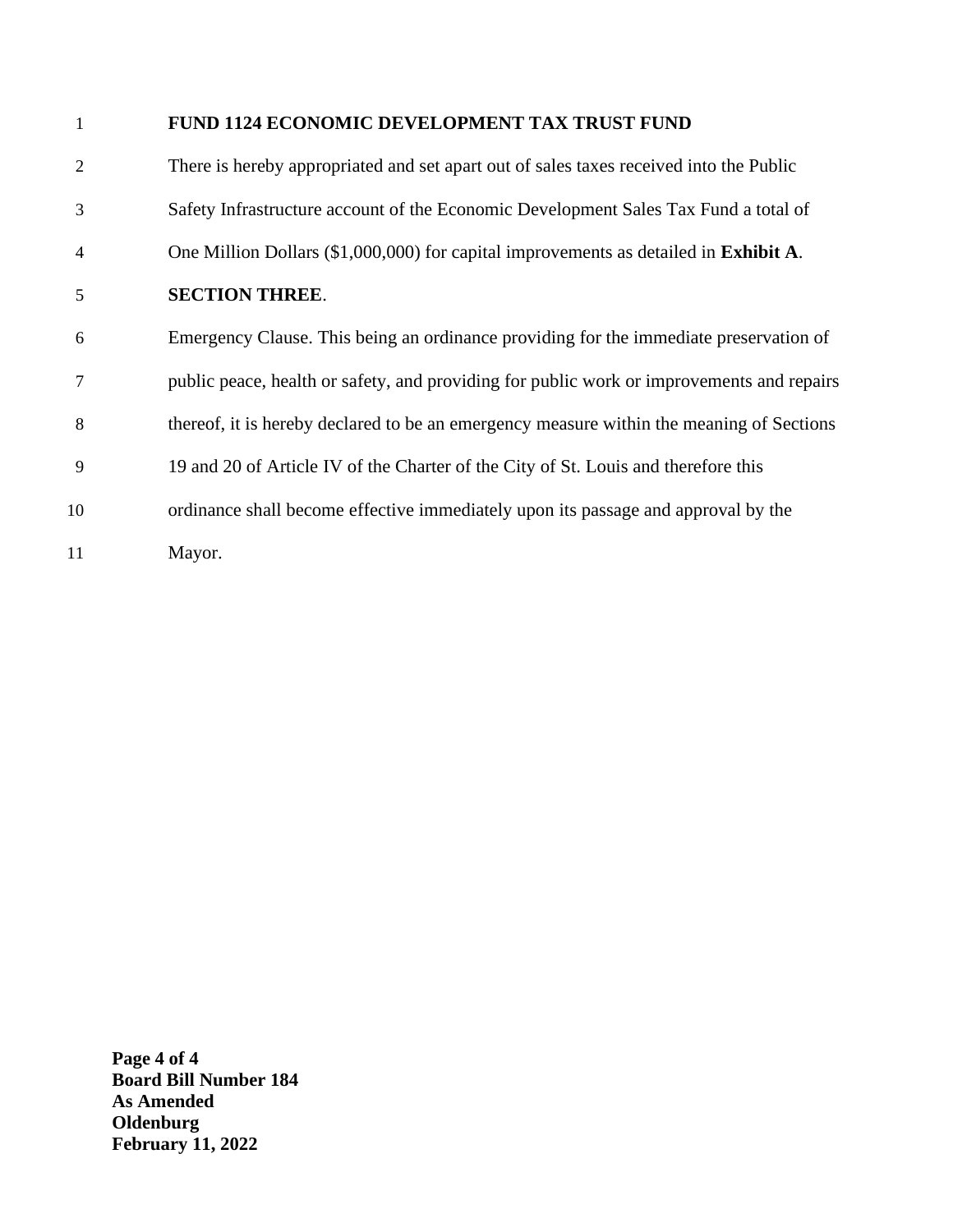**Board Bill Number 184** 

**EXHIBIT A** 

|                   |                                                                             |    |                  | <b>Fund 1217</b> |                     | <b>Fund 1124</b>         |         |              |
|-------------------|-----------------------------------------------------------------------------|----|------------------|------------------|---------------------|--------------------------|---------|--------------|
|                   |                                                                             |    | <b>Fund 1170</b> |                  | <b>Capital Fund</b> | <b>Economic Dev</b>      |         |              |
| Category          | Project                                                                     |    | <b>ARPA</b>      | $(1/2$ Surplus)  |                     | <b>Sales Tax Fund</b>    |         | <b>Total</b> |
| A) Streets        |                                                                             |    |                  |                  |                     |                          |         |              |
|                   | Tucker Cycle Track                                                          | \$ |                  | \$               | 300,000 \$          | $\overline{\phantom{a}}$ | $\zeta$ | 300,000      |
|                   | LED Street Light Conversions                                                |    | 4,200,000        |                  |                     |                          |         | 4,200,000    |
|                   | Refuse - Trash Task Force Camera Upgrades<br><b>Arterial Street Paving:</b> |    | 1,000,000        |                  |                     |                          |         | 1,000,000    |
|                   | 1) Union - Enright to Florissant                                            |    | 1,170,000        |                  |                     |                          |         | 1,170,000    |
|                   | 2) Grand Ave. - Holly Hills to Hall Street                                  |    | 3,120,000        |                  |                     |                          |         | 3,120,000    |
|                   | 3) KingsHighway - Gravois to Florissant                                     |    | 3,250,000        |                  |                     |                          |         | 3,250,000    |
|                   | 4) Jefferson - Chippewa to Chouteau                                         |    | 1,040,000        |                  |                     |                          |         | 1,040,000    |
|                   |                                                                             |    |                  |                  |                     |                          |         | 14,080,000   |
| <b>B) Bridges</b> |                                                                             |    |                  |                  |                     |                          |         |              |
|                   | Compton over Mill Creek                                                     |    |                  |                  | 4,000,000           |                          |         | 4,000,000    |
|                   | Lindell & Union over FP Parkway                                             |    |                  |                  | 1,800,000           |                          |         | 1,800,000    |
|                   | Lindell & Union over Metrolink                                              |    |                  |                  | 1,800,000           |                          |         | 1,800,000    |
|                   | <b>Bridge Repairs</b>                                                       |    | 2,800,000        |                  |                     |                          |         | 2,800,000    |
|                   |                                                                             |    |                  |                  |                     |                          |         | 10,400,000   |
|                   | C) Parks, Recreation & Forestry                                             |    |                  |                  |                     |                          |         |              |
|                   | Rec Center Boiler Replacements(est. 12 of 30)                               |    | 1,944,000        |                  |                     |                          |         | 1,944,000    |
|                   | Pool Renovations (1 of 7)                                                   |    | 1,000,000        |                  |                     |                          |         | 1,000,000    |
|                   | Rec Center Roof replacements                                                |    | 2,500,000        |                  |                     |                          |         | 2,500,000    |
|                   | Tree Removal (Hazardous - Safety)                                           |    | 1,100,000        |                  |                     |                          |         | 1,100,000    |
|                   |                                                                             |    |                  |                  |                     |                          |         | 6,544,000    |
|                   | D) Fire Department (Bldgs. & Equip.)                                        |    |                  |                  |                     |                          |         |              |
|                   | Fire House roof replacements                                                |    | 1,500,000        |                  |                     |                          |         | 1,500,000    |
|                   | Magnagrip exhaust system upgrades                                           |    | 200,000          |                  |                     |                          |         | 200,000      |
|                   | Ambulance replacements (8)                                                  |    | 2,240,000        |                  |                     |                          |         | 2,240,000    |
|                   | Van replacement (1)                                                         |    | 38,000           |                  |                     |                          |         | 38,000       |
|                   | Fire Pumper replacements (9)                                                |    | 8,100,000        |                  |                     |                          |         | 8,100,000    |
|                   | Quint 125' replacements (2)                                                 |    | 2,840,000        |                  |                     |                          |         | 2,840,000    |
|                   | Quint 75' replacements (1)                                                  |    | 1,207,000        |                  |                     |                          |         | 1,207,000    |

Page 1 of 2